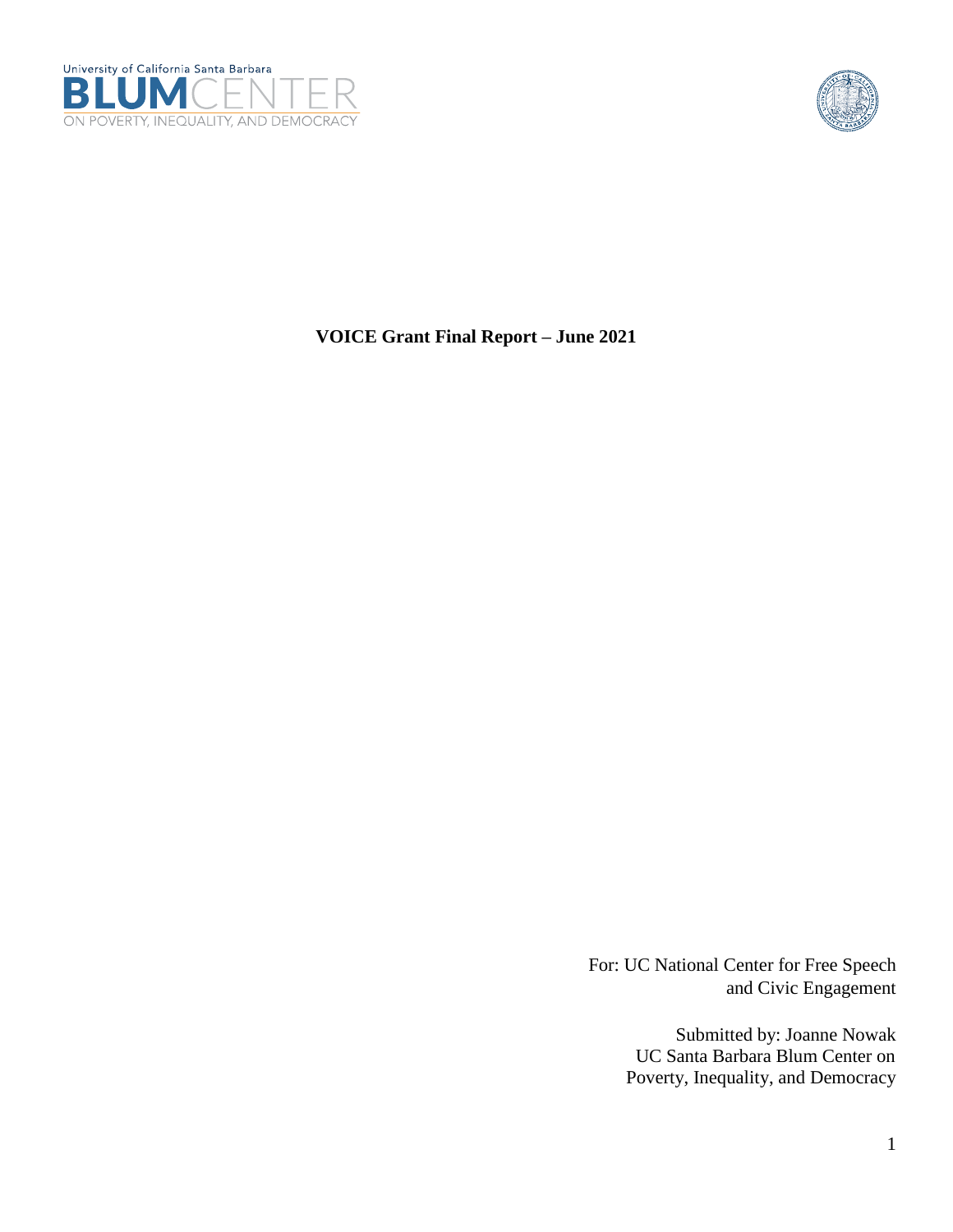



# **1) Were your project's objectives met?**

The main objective of our VOICE grant was to support the expansion of our podcast, *Power to the People*, beyond a few pilot episodes to a complete first series. In so doing, we hoped to create a solid foundation upon which to build future series. Through our podcast, students who work at the Blum Center interview leading thinkers, activists, and organizers about pressing questions shaping the lives of youth today, strategies for mobilizing their engagement, and avenues for democratic action. The podcast aims to create a more informed and engaged campus community by providing accessible, inclusive, and in-depth information on issues of poverty and inequality, as well as highlighting the voices of college students to spotlight their potential to challenge inequality and take action as powerful agents of change.

Thanks to the financial support of this grant, as well as the networks gained through the VOICE cohort, we were able to achieve our main objective. In May we formally launched the podcast, and its 5-episode first series. These episodes focused on the power and potential of this generation of young people, which issues they care about, who they see as effective agents of change, how their defining characteristics compare historically to other generations of youth, as well as the critical ways in which identity shapes youth experiences and activism. The financial support from the VOICE grant was critical in helping us cover the costs of our podcast consultant: who guided us through the development of the first series; helped flesh out our podcast mission, audience, and goals; provided critical feedback on our script writing; and developed a podcast training resource that we can refer to as needed. With this key guidance and feedback in our first series, we now have the tools and skills to develop future podcast series.

#### **2) Who attended, listened, participated, etc. and how many?**

All five of our Blum Student assistants last year (**Warsan Ali, Lizzy Mau, Yara Khamis, Simone Stewart**, and **Cloe Gentile**) were involved in either research, writing, and/or recording our first podcast series. One of our new students at the Blum Center this year (**Brenna McDuffee**) was also brought into the podcast learning process by playing a critical role in planning and helping moderate our podcast launch session, and liaising with our podcast panelists for the event. I was also assisting throughout the podcast process, e.g. providing feedback on podcast topics, guests, and editing scripts.

Our featured guests also had a critical role in our podcast process. By sharing their insights and expertise, our podcast team was able to examine the key questions framing each episode. Our podcast guests included: **Sarah Jacquette Ray** (Associate Professor of Environmental Studies, Humboldt State University); **Alice O'Connor** (Professor of History, UCSB); **Cassie Barnhardt** (Associate Professor of Education, University of Iowa); **Yulia Gilichinskaya** (a founding organizer of the wildcat strike at UCSC); **Julia Jordan-Zachery** (Chair of the Africana studies Department, UNC-Charlotte); and **Makeen Zachery** (founder of the digital platform, *Blk Girl Culture*).

We also had over 20 participants at [our](https://www.blumcenter.ucsb.edu/initiatives/podcasts) podcast launch, and all our podcast episodes are now posted to our [website](https://www.blumcenter.ucsb.edu/initiatives/podcasts) for the public to access. We also plan to purchase a subscription to larger streaming sites to host our podcast, e.g. Spotify, Stitcher, etc, to expand our reach and broaden our audience base.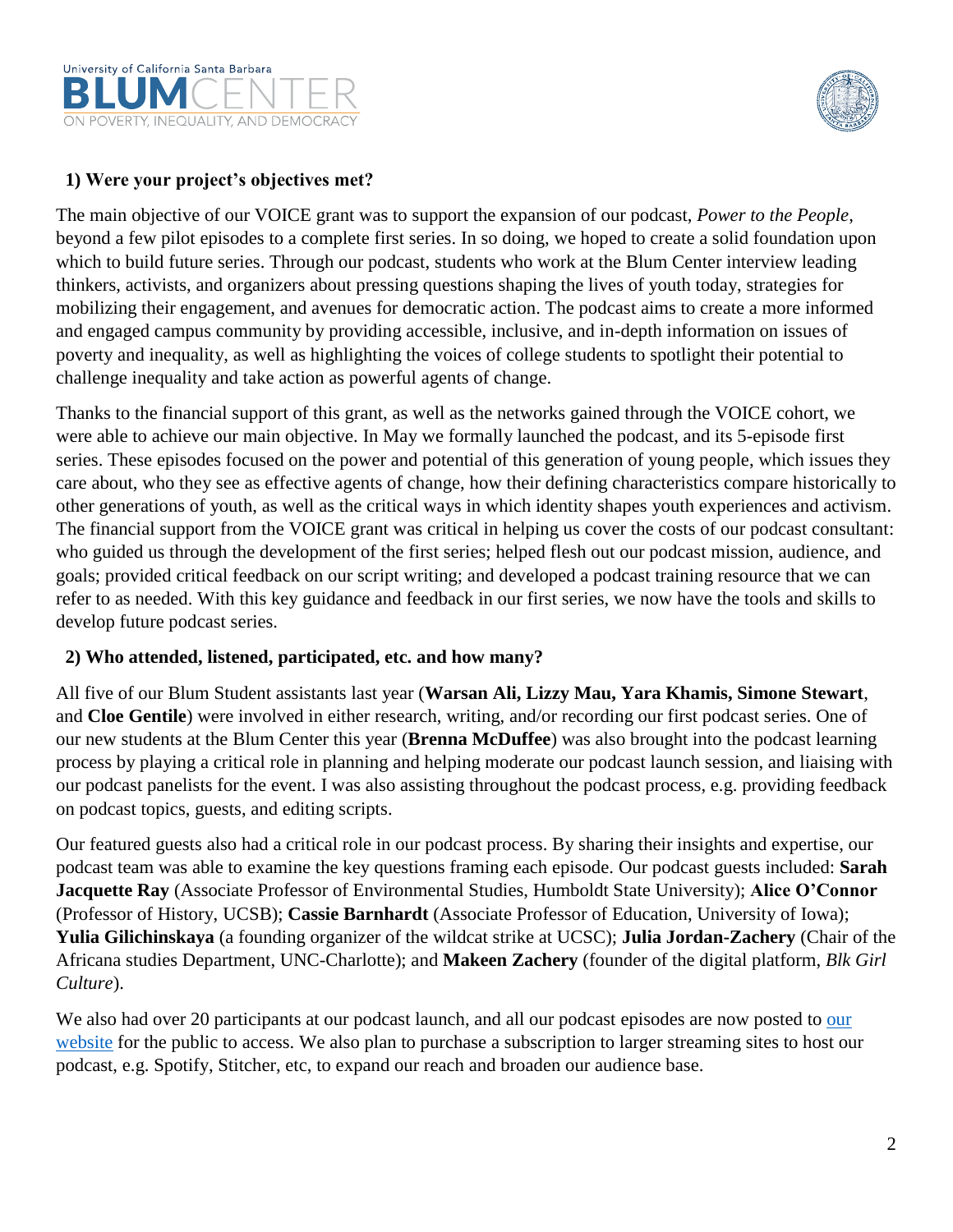# University of California Santa Barbara ON POVERTY, INEQUALITY, AND DEMOCRACY



#### **3) What demographics did attendees/participants represent (students, staff etc.)?**

We had both UCSB undergraduate and graduate students involved in our podcast, either during the research, interviewing, script writing, recording, and or launch planning process. We also featured an undergraduate student from Barnard College (Makeen Zachery) and a graduate student from UCSC (Yulia Gilichinskaya) as podcast guests. We also had four faculty members from UCSB and three other Universities (e.g. Humboldt State University, University of Iowa, and UNC-Charlotte) as podcast guests. I was also a member of the podcast team, and participated throughout the planning and production process (representing Blum Center staff on this project). Our attendees of the launch event included undergraduate students, community members, and faculty.

# **4) What was challenging about completing your project?**

We had originally planned to launch the first few episodes of the podcast by late Spring/Summer 2020. However, the sudden closure of campus (and the return of most of our Blum Center student team to their homes outside Santa Barbara) in March 2020 made it impossible to access the campus audio recording equipment and space to complete the episodes in the original timeframe. However, over the last year we adapted to our new virtual reality by recording Zoom interviews with our podcast guests, and purchasing equipment to facilitate recording episodes from the students' homes. This additional time also facilitated the expansion of our first series to five episodes, which allowed our team to explore our focal topics related to the power and potential of youth in more detail. While having our student team in a shared recording studio, as opposed to recording via Zoom from their separate homes, would likely have facilitated the flow of the podcast recordings, the students pushed through the process and still created a warm and inclusive conversation in each podcast episode.

#### **5) What impact do you think your work had on the campus community?**

The podcast has been an incredibly important professional development opportunity for our student team through which they have gained/strengthened their skills in research, writing, editing, public speaking, and interviewing. It has also been an avenue through which they strengthened their confidence, as they were provided a platform to share their voices as young leaders and activists with important experiences and perspectives to share on issues related to poverty, inequality, social justice, and democracy. As an example, one of the co-hosts (Cloe Gentile) explained that:

*"Being a lead/host on this podcast allowed me to use my voice in a new way. I consider myself to be a singer, teacher, activist, and writer, and I feel the podcast gave me a platform to combine all these facets of myself in one creative outlet. I got to speak to so many amazing scholars and activists, and being on a podcast team exclusively with other women of color was one of the favorite environments I've ever worked in. I think podcasts provide outlets of expression for many people of color, and can be a space for uncensored discussions about the things that we struggle with and enjoy. It is a really important tool in envisioning a multiracial democracy, in my mind."* 

We have profiles describing the experience of each of our student co-hosts during this podcast journey on our website [here.](https://www.blumcenter.ucsb.edu/initiatives/podcasts) Once we are back in-person on campus, we look forward to collaborating with other members of our campus community, e.g. KCSB - the campus radio station and other student-led podcasts (Envirosations), on podcast projects in order to strengthen the ecosystem of platforms centering youth voices on today's key issues. We will also be in touch with local newspapers on and off campus to promote the podcast now that the first series is publicly accessible on our website, and will soon be hosted on mainstream streaming sites.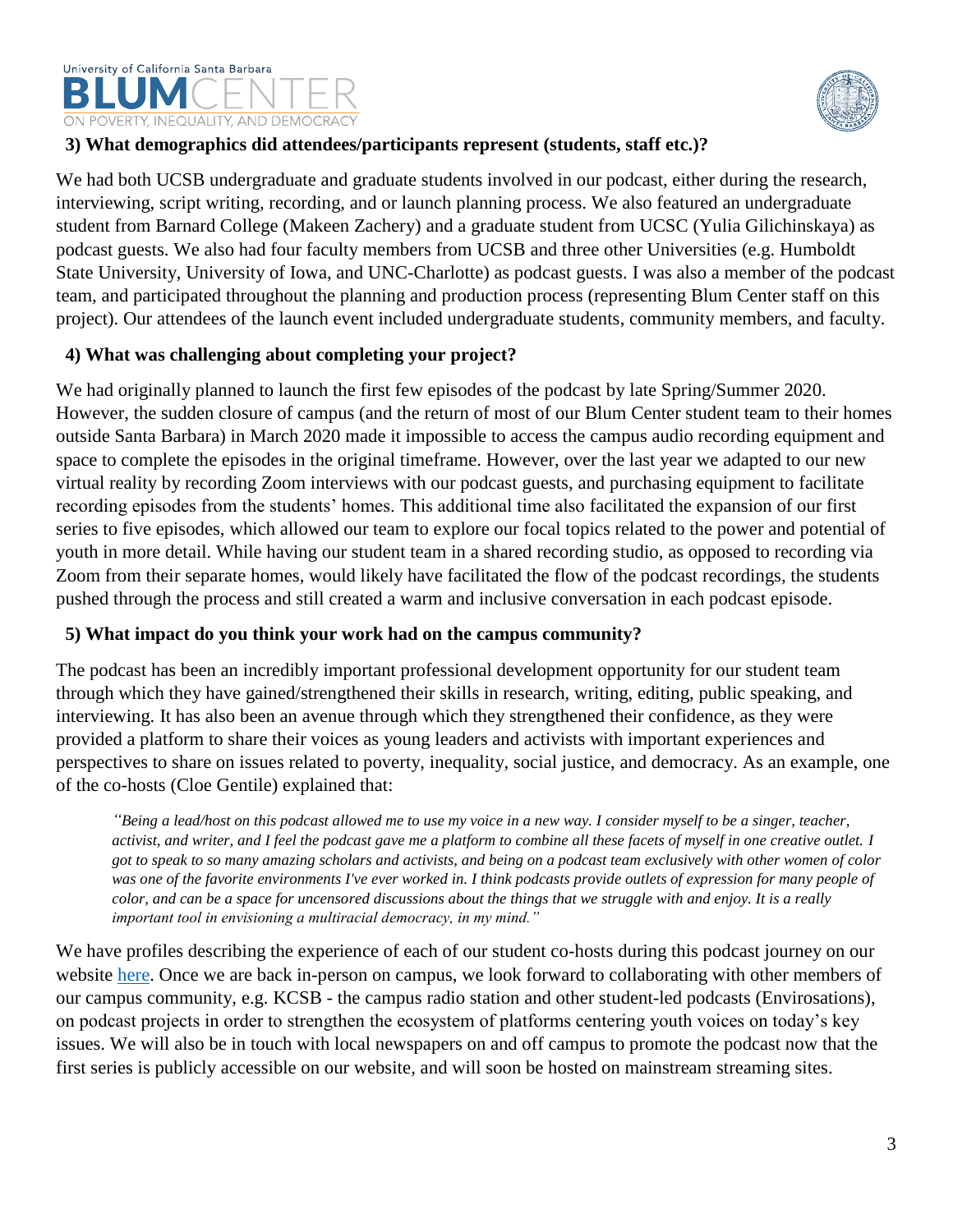

#### **6) How might the Center change the process moving forward to further support VOICE Initiative awardees' efforts?**

I have thoroughly enjoyed my experience with the VOICE Initiative, from start to finish. First, the application process was not overly restrictive, cumbersome or time consuming, which made it feasible despite busy schedules. Also, the openness of the applicant pool (allowing students, faculty, and/or staff to submit a proposal) was a welcome change from the majority of grants that require a faculty principal investigator. I very much appreciated the professional development opportunity to submit an application on my own to refine my grant writing and project management skills. One of our student podcast co-hosts, who was sponsored to attend the *Speech Matters* conference in February 2020, greatly appreciated this professional development opportunity to present our podcast to a professional audience and travel outside California. The fact that this program covered her travel/conference costs was another example of how equity and inclusion are factored into this initiative. In addition, the limited restrictions on budget categories permitted the freedom to build out all aspects of this project, e.g. audio engineering, consulting/advising, and marketing costs, in a single grant.

Second, the conference bringing together the VOICE grant recipients and fellows, alongside experts in related fields, was a wonderful networking opportunity to meet colleagues and peers engaged in similar civic initiatives. Notably, one of the featured guests in our third episode, *Cassie Barnhardt,* Associate Professor of Education at the University of Iowa, was a VOICE Fellow we met during the 2020 *Speech Matters* conference, who shared her expertise on campus-based mobilization and how students/universities engage civically. I have also appreciated the VOICE grantee meetings facilitated by Michelle and Brenda, through which we learned about other exciting projects, strengthened networks that were initiated in the February 2020 conference, and also received guidance and mentoring from Michelle and Brenda. My only suggestion (which I think is already underway) would be to pair up former and current VOICE members to have a more direct connection to a specific group/network that could facilitate deepening those connections and sharing best practices. I'm very excited to follow the evolution of the VOICE program as it grows and expands, it is a wonderful initiative!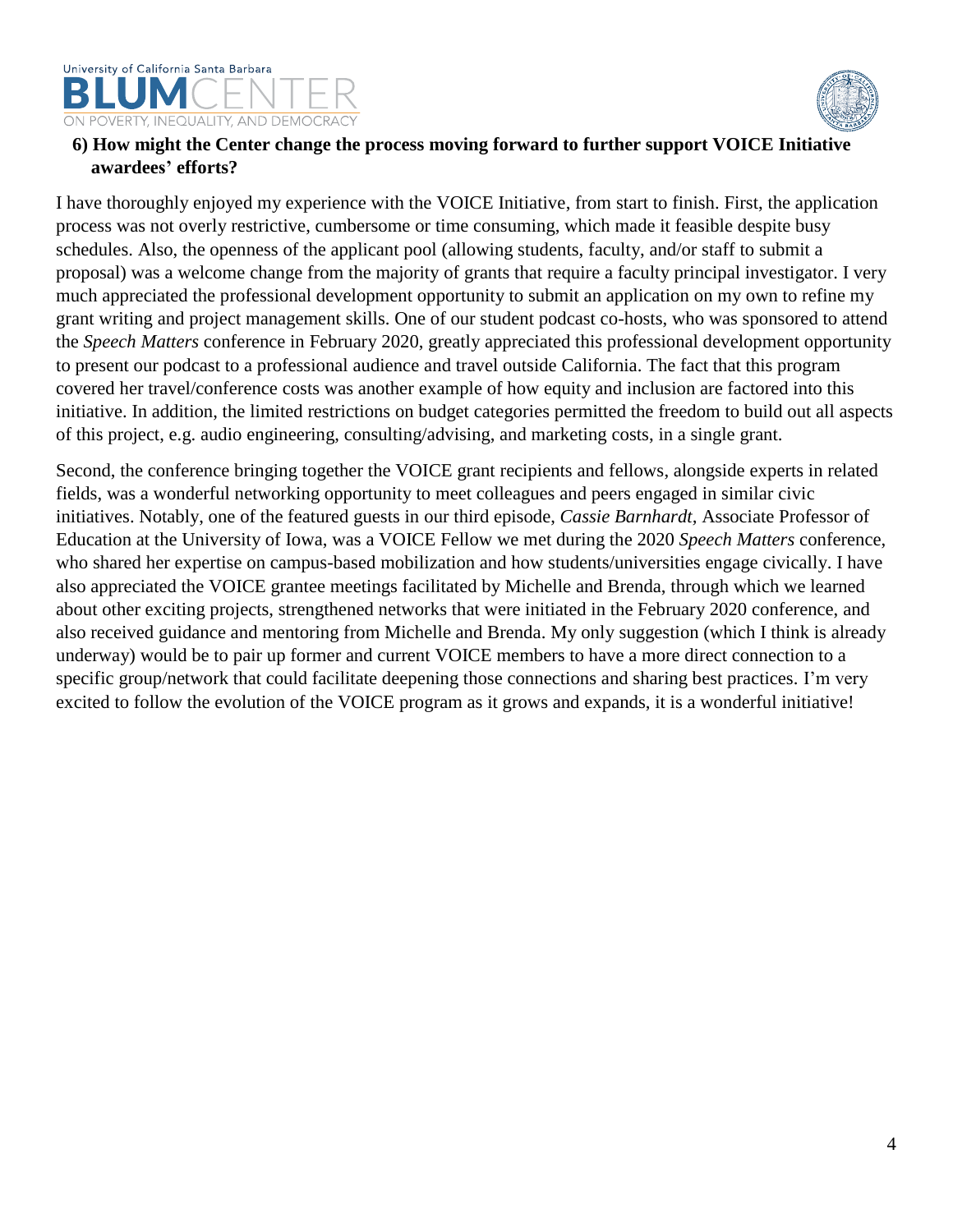



# **Appendix**

# **A – Snapshot from Podcast Recording Process (pre-pandemic)**

One of our Blum student co-hosts, and a key contributor to the podcast, Ms. Warsan Ali.

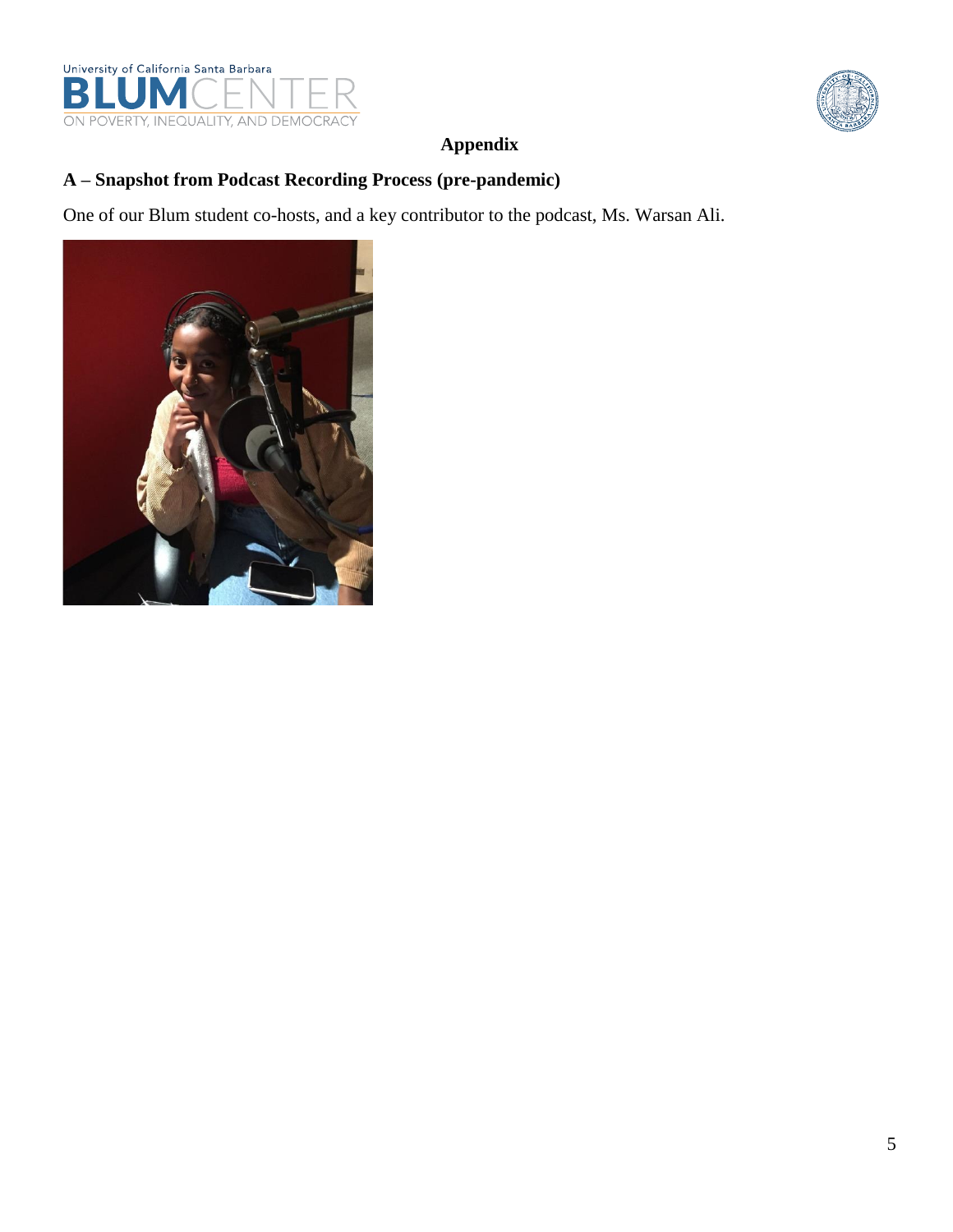

**B – Snapshots from Podcast Webpage**



# University of California, Santa Barbara **BLUM NJAHTY AND DEMOCRAC**

ABOUT ACADEMICS INITIATIVES RESEARCH NEWS CONTACTUS

#### Podcasts

#### ... POWER TO THE PEOPLE PODCAST ...



The Blum Center approaches poverty as a problem of democracy.

A key pillar of democacy is voice, and in particular, ensuring all voices are provided a platform to be heard.

On the Power to the People podcast, we explore the youth perspective at the forefront of today's conversations about poverty, inequality and democracy. We use this platform to make discussions of poverty and inequality relatable and inclusive to young people, highlighting marginalized perspectives that are often overlooked. As students, we hope this podcast serves as a resource for our peers who are interested in activism and ready to take the next step.



In our first series, we explored the power and potential of this generation of young people - what issues they care about related to poverty and inequality, what drives them to call for change, who they see as effective agents of change, and how their defining characteristics compare historically to other generations of youth years ago. After providing a general portrait of this generation, we examined the critical ways in which identity shapes youth experiences and activism today. Our hosts, all of whom are young women of color, hope to highlight youth change makers at home and abroad and contribute to a more inclusive democratic discourse. Podcast episodes will be released in May 2021.

#### \*\*\* EPISODE OVERVIEW \*\*\*

#### **DWR TO THE PEOPLE SERIES 1, EPISODE 1 WHAT MOVES YOUTH TODAY?**

We are witnessing one of the largest and most diverse generations in history come of age. A growing number, like Greta Thunberg, Isra Hirsi, and Nadya Okamoto, are already emerging as leaders on the national and global stage. This episode investigates the specific issues young people care about, as well as what changes they think need to be made in society--from our<br>global response to climate change to